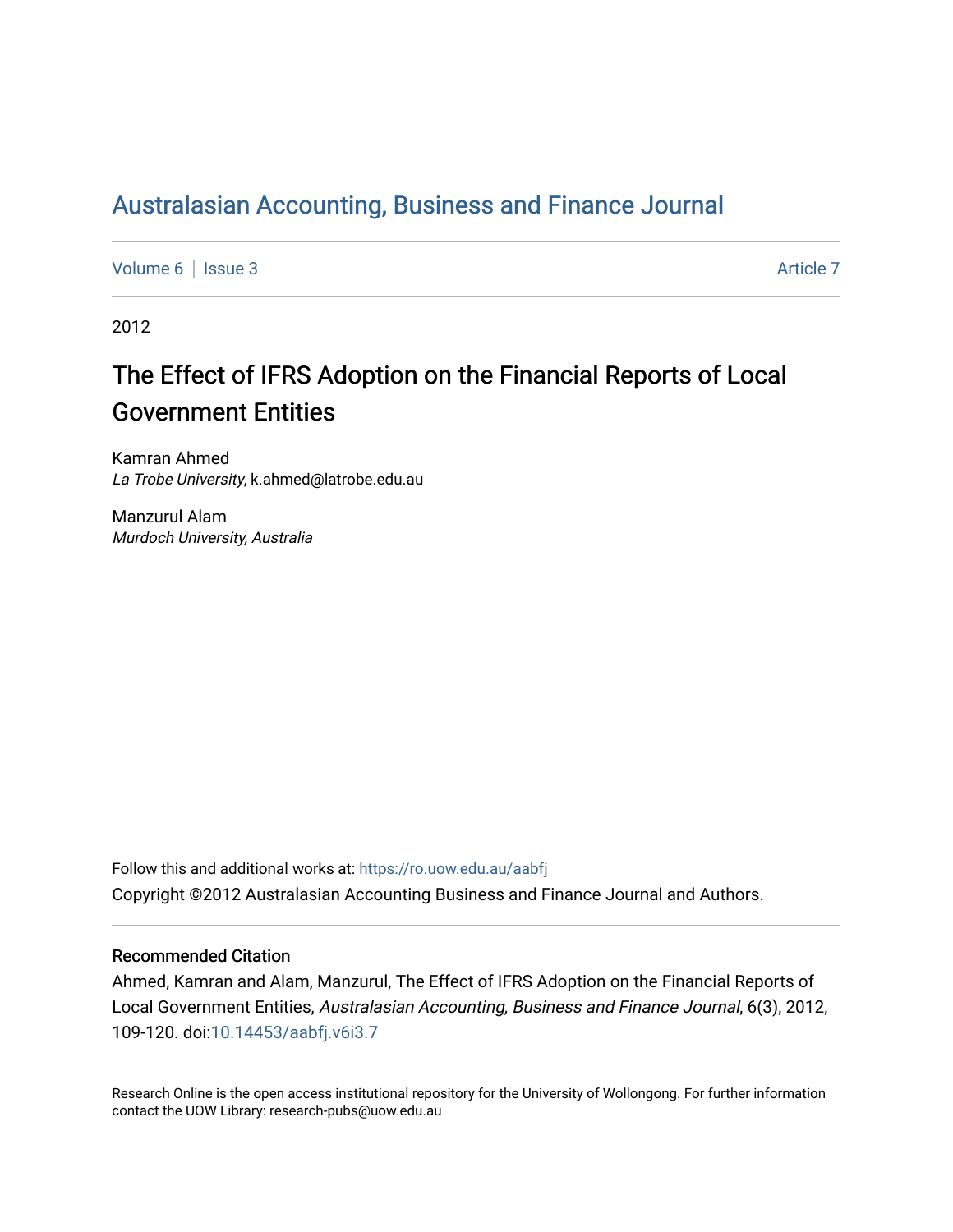### The Effect of IFRS Adoption on the Financial Reports of Local Government **Entities**

#### **Abstract**

This paper aims to analyse the changes in accounting surplus (loss), equity and assets, and liabilities as a result of accounting policy changes from the Australian Accounting Standards (AAS) to the International Financial Reporting Standards (IFRS) in Australian local government entities. Using the reconciliation notes disclosed by 117 local government entities, evidence is provided on the effects of IFRS adoption by identifying the key items that of difference between IFRS and AASB. The results show some differences between two sets of accounts prepared under these different accounting standards. While the average surplus (loss) of local councils has decreased, their equities, assets and liabilities have increased, with no major significant changes in their overall financial position, except for liabilities. These results indicate the possible consequences of the adoption of IFRS by local government entities in other countries on performance indicators who have or are yet to implement these standards.

#### Keywords

AASB, IFRS, Accounting policies, Local government entities

#### Cover Page Footnote

Comments from seminar participants at La Trobe University and financial support from La Trobe and Murdoch Universities are acknowledged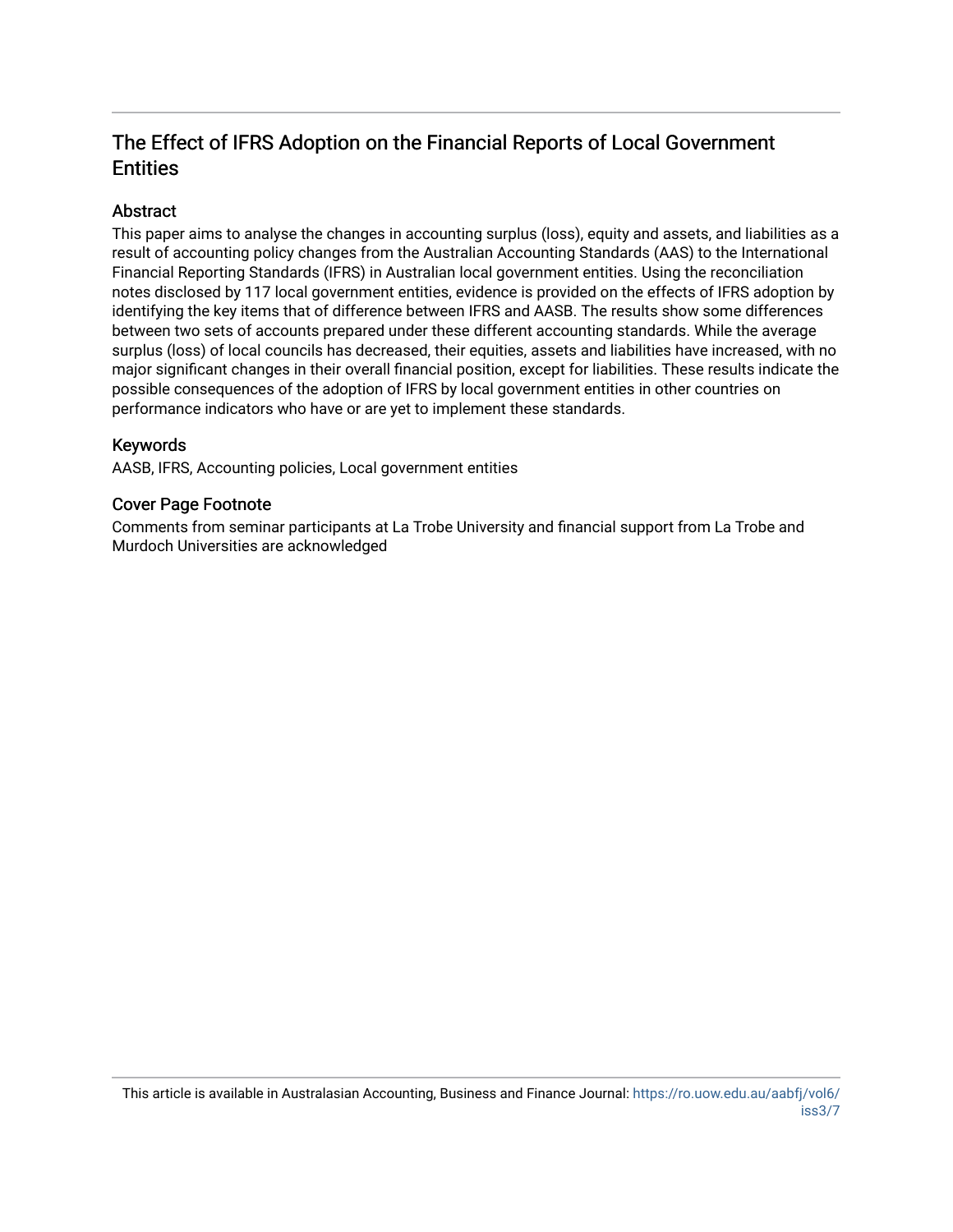

# **The Effect of IFRS Adoption on the Financial Reports of Local Government Entities**

**Kamran Ahmed\*1, Manzurul Alam2**

**Abstract** 

This paper aims to analyse the changes in accounting surplus (loss), equity and assets, and liabilities as a result of accounting policy changes from the Australian Accounting Standards (AAS) to the International Financial Reporting Standards (IFRS) in Australian local government entities. Using the reconciliation notes disclosed by 117 local government entities, evidence is provided on the effects of IFRS adoption by identifying the key items that of difference between IFRS and AASB. The results show some differences between two sets of accounts prepared under these different accounting standards. While the average surplus (loss) of local councils has decreased, their equities, assets and liabilities have increased, with no major significant changes in their overall financial position, except for liabilities. These results indicate the possible consequences of the adoption of IFRS by local government entities in other countries on performance indicators who have or are yet to implement these standards.

**Keywords:** AASB, IFRS, Accounting policies, Local government entities.

**JEL Classification:** M40, M41

1

 $<sup>1</sup>$  La Trobe University, Melbourne, Australia</sup>

<sup>\*</sup> Corresponding author: K.ahmed@latrobe.edu.au

<sup>2</sup> Murdoch University, Perth, Australia

**Acknowledgements:** Comments from seminar participants at La Trobe University and financial support from La Trobe and Murdoch Universities are acknowledged.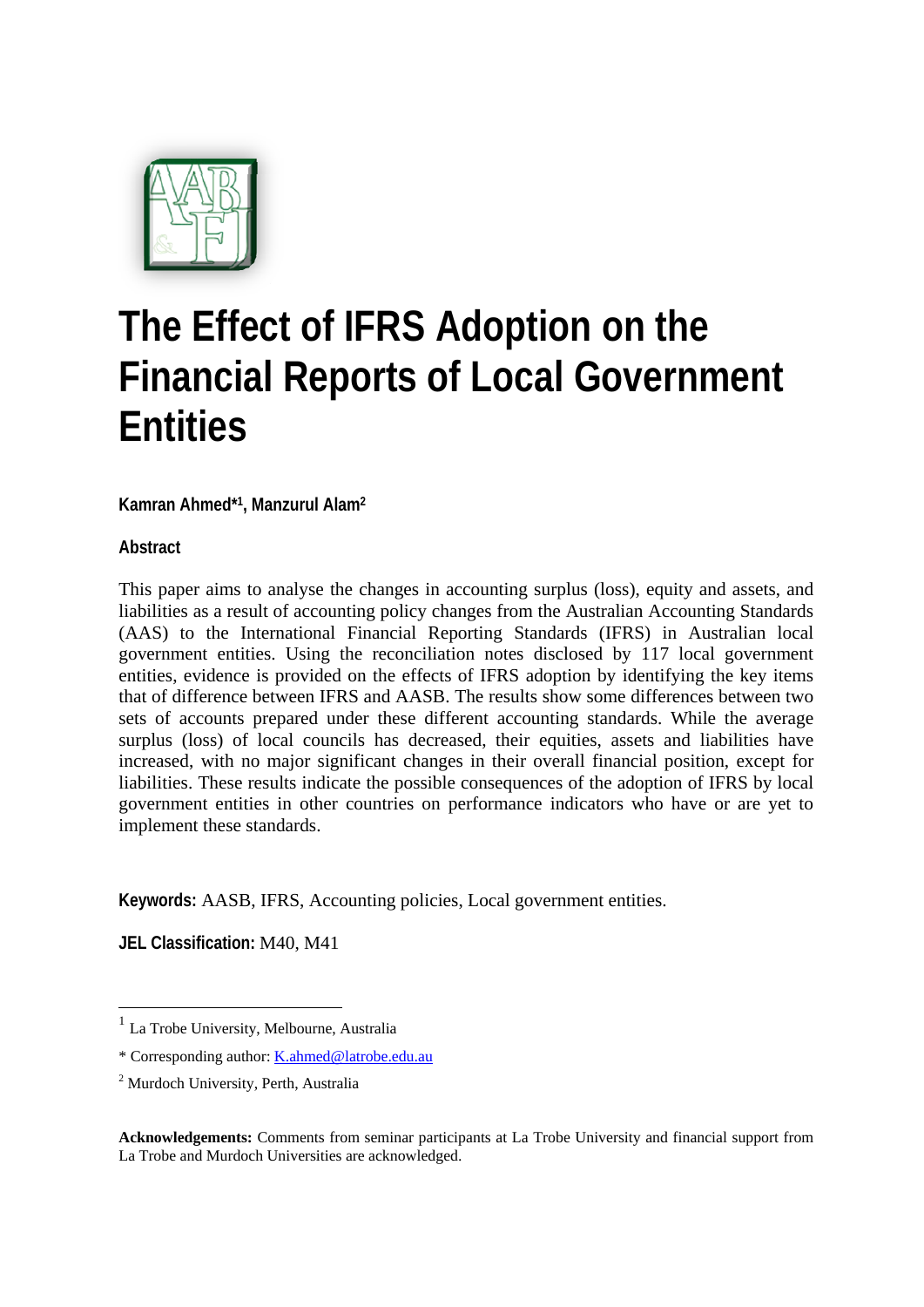#### **Introduction**

In this study we examine how the adoption of the International Financial Reporting Standards (IFRS) impacted on equities, surpluses, assets and liabilities of local government entities in Australia. This research is particularly important for many reasons, not least of which that there is a paucity of research using annual reports of local government entities. For example, Pilcher & Dean (2009a) pointed out that accounting for infrastructure assets, such as roads, bridges, parks and heritage buildings, and the preparation of accounts under accrual accounting are currently a source of debate confronting public sector practitioners and regulators in many countries. Hoque (2004) showed the controversies of including land under roads as assets in financial reports in his study of local councils. The adoption of IFRS has brought this debate into the limelight as many western developed countries are yet to adopt IFRS for local government entities. PricewaterhouseCoopers (PwC) (2008) suggests that the implementation of IFRS is a complex process involving understanding differences between country-specific accounting standards and IFRS for local government entities. For example, in the context of the U.K., PwC has identified several differences that need to be considered before evaluating the annual report performance of local government entities which will move to accounting on an IFRS basis by 2010/11. This includes: controversies remaining on the valuation of fixed assets on fair value as opposed to current value; accounting leases of land and buildings; pension plans; and joint venture and associates. Pilcher & Dean (2009) pointed out that infrastructure can comprise up to 90% of a council's total assets and a changeover to IFRS from AASB-based reporting can have a major impact on the performance of Australian local government entities.

In 2004, Australia became one of the first countries to adopt IFRS for local government entities with full compliance taking place for the 2005/06 financial year. The decision to implement IFRS by the Financial Reporting Council (FRC) in Australia generated much public debate. There seemed to be general agreement among the various interest groups and the wider community that its introduction would materially affect Australian entities' financial performance and accounts quality (Buffini 2005; Clarke & Dean 2005). One of the reasons for such concern was that the adoption of IFRS would lead to significant changes in several existing Australian standards and minor changes in others (Deegan 2005, p.32-35) reporting requirements.

In the context of local government entities, changes to accounting standards were expected to impose significant and major modifications to the way these entities previously reported financial performance to their stakeholders. Like profit-seeking entities, local government entities were uncertain of the impacts prior to the implementation of changes in financial reporting in line with the adoption of IFRS (Pilcher & Dean 2009a). These changes required a rethink of many underlying concepts and methods, changes in accounting processes and systems and new presentation formats. Further, local government entities were expected to prepare for the changes, explain them to respective councillors, staff and the public, meet audit office expectations, review and revise policies, effectively prepare two sets of financial statements for the year to 30 June 2005 and still do all their normal work. Indeed, a study based on a survey of Director of Corporate Services (or similar) in all councils of NSW in 2006 by Pilcher & Dean (2009b) found that the implementation of IFRS by local councils was a costly and time-consuming exercise. It is questionable whether there are significant benefits as claimed by AASB in the adoption of IFRS standards by all sectors, especially the local government entities.

There have been numerous studies on the costs and benefits of IFRS adoption on profit-seeking corporations. For example, in Australia, Goodwin, Ahmed & Heaney (2008) examined the effect of adopting IFRS on the accounts and accounting quality in listed firms,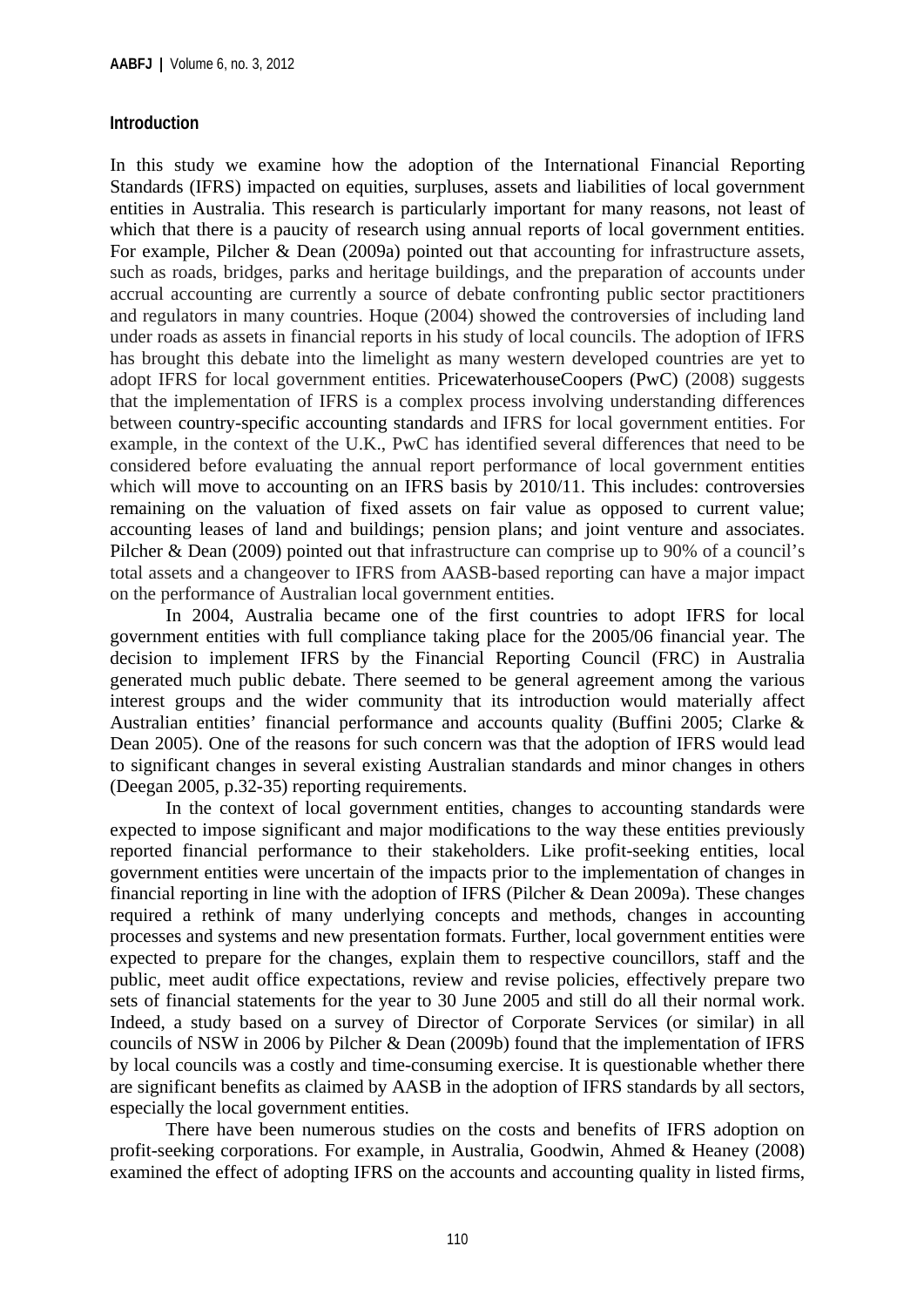relying on retrospective reconciliations between numbers prepared under Australian Accounting Standards and IFRS. They found that the adoption of IFRS increased total liabilities, decreased equity and more firms experienced decreased surpluses. Becis, Ng & Roca (2006) using a much smaller dataset of listed companies found that for medium and small firms a positive relationship exists between the impact of IFRS on net profit after tax (NPAT) and market value. For large firms, this relationship was negative. However, there has been very little evidence available on this issue for local government entities in Australia. Pilcher & Dean (2009a) examined the effects of IFRS in the decision-making process of local government entities. Their study concluded that large councils could adopt IFRS standards and develop organisational processes to introduce such changes. The smaller councils with limited resources were not ready for such changes, and as a result their normal activities were affected and this shift was found to be time-consuming and expensive.

This study will contribute significantly to our understanding of the effect of IFRS adoption on significant accounting measures in Australian local government entities. This study provides insights into the effects of IFRS adoption which would be a valuable source of information for other countries which are either adopting or yet to adopt IFRS for reporting entities. For example, local government bodies in the United Kingdom are expected to adopt IFRS-based reporting by 2010/2011. Similarly, in Canada, the IFRS will be fully adopted by reporting entities in 2011. In the U.S. the Securities and Exchange Commission (SEC) has proposed allowing and eventually requiring public U.S. issuers to report financial results in accordance with IFRS.

This paper analyses the changes in accounting surplus, equity, assets and liabilities as a result of accounting policy changes from Australian Accounting Standards (AAS) to IFRS in local government entities. The selection of surplus (loss), earnings, assets and liabilities as a focus of study is justified on the grounds that the calculation of these indicators has a cumulative effect on the financial position and financial performance of local government entities. The adoption of IFRS affects the treatment of many issues such as: property plan and equipment (PPE); intangible assets; depreciation; proceeds of disposal of assets; written value of assets sold; recognition of previously unrecognised assets; share of net profit/losses of associates and joint ventures; accumulated surplus; retained surplus (loss); error correction prior year; both short-term and long-term liabilities; interest; and other expenses. Earnings and surpluses are used interchangeably in this study. Thus, the IFRS numbers focussing on surplus (loss) and the balance sheet are compared with those under AASB for the period immediately prior to IFRS adoption, to get an understanding of the consequences of the adoption of IFRS by local government entities. Specifically, this study aims to gain insights into whether local government surpluses are affected by the adoption of IFRS standards. Secondly, to examine significant items that can influence earnings/surpluses and equity as a result of accounting policy changes. Finally, this study aims to examine, whether there are significant variations among local government entities on these changes in surplus (loss), equity, and assets and liabilities.

The remaining sections are organised as follows. The following section provides background information about the adoption of IFRS by local government entities. The next section reports on the data collection. The following section presents the results of the effect of IFRS on surplus (loss), equity, assets and liabilities of local government entities. Finally, conclusions are drawn.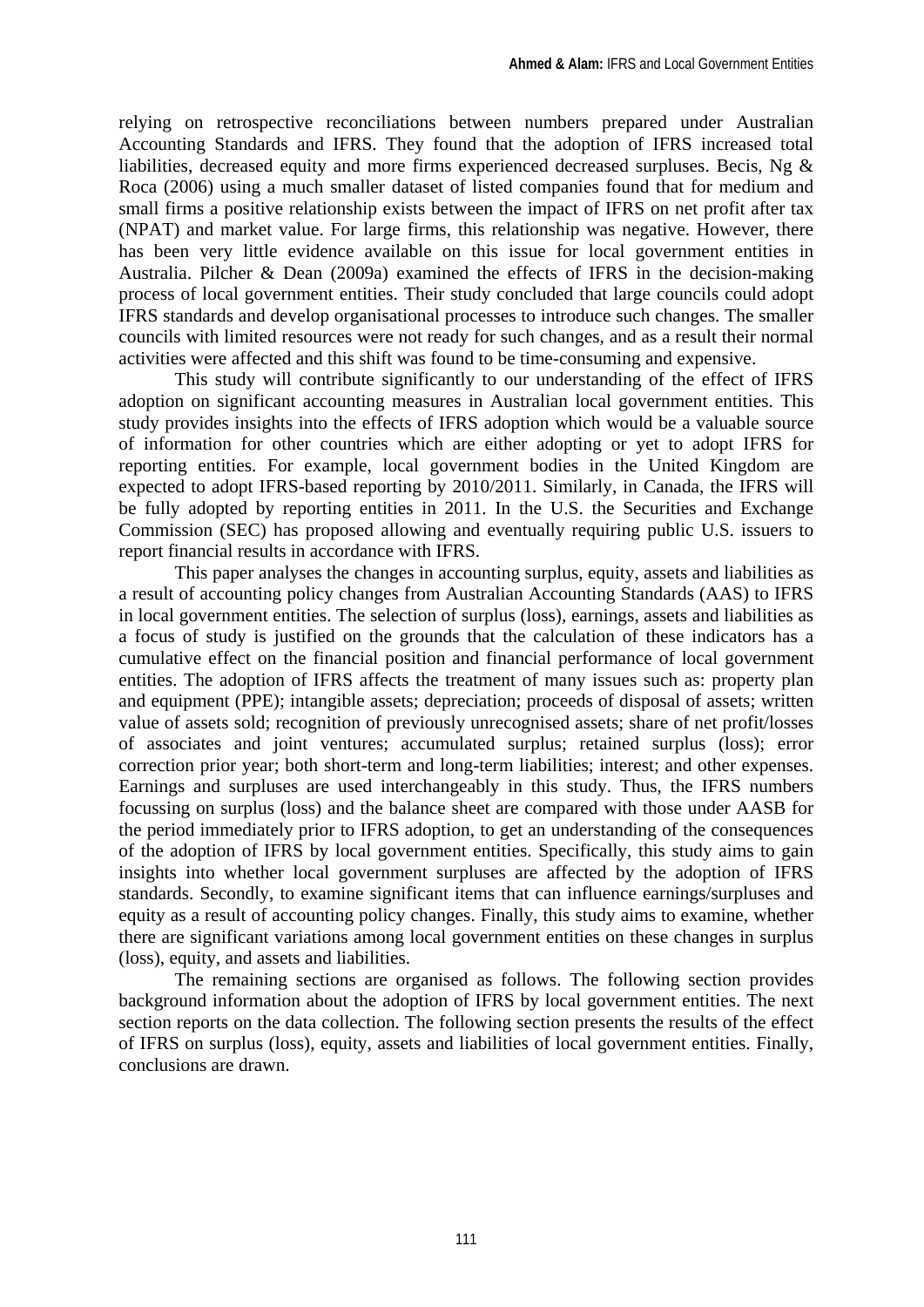#### **IFRS and Local Government**

The introduction of IFRS accounting standards is applicable to all sectors of the Australian economy, which means that such standards are sector neutral. The same standards are applicable to all entities including public and not-for-profit entities. Public sector entities are different compared to their private sector counterparts, not least, in terms of ownership and organisational objectives. Such differences raise questions as to whether the same accounting standards are suitable for public sector organisations.

The Australian public sector is composed of three tiers of government: local government, state government, and the commonwealth government. Prior to the introduction of accrual accounting, all public sector entities maintained their accounts on a cash basis. As with all other tiers of the public sector the local government entities adopted accrual accounting with the introduction of *AAS 27*. Public sector financial reporting was mainly guided by three accounting standards in Australia and these were: *AAS 27 (Financial Reporting by Local Government); AAS 29 (Financial Reporting by Government*  Department); and AAS 31 (Financial Reporting by Governments)<sup>3</sup>. As IFRS has no separate accounting standards for public and not-for-profit entities, the AASB needed to consider specific guidelines and additional notes as part of the adoption process. Such initiatives were aimed at eliminating duplications in accounting standards, integrating Government Financial Statistics (GFS), comparing exiting standards with IFRS standards, and issuing specific guidance. The introduction of IFRS standards in local government entities can be seen as complicated when compared to the private sector since these entities have social objectives and complex arrangements, such as private/public partnership programs and the dominance of infrastructural assets.

#### **Data Collection**

1

As discussed earlier, local government entities were required to prepare financial statements in accordance with IFRS and existing accounting standards, such as *AAS 27 (Financial Reporting by Local Governments)*. The *AASB 1047 "Disclosing the Impacts of Adopting Australian Equivalents of the International Financial Reporting Standards (AEIFRS)"*  required certain disclosures to be made in the Notes to the Financial Statements for the initial adoption periods. The Australian equivalents to IFRS were applicable for reporting periods beginning after 31 December 2004 and local government entities were required to restate comparatives and provide reconciliations to AASB in the first year of adoption (AASB 1). This requirement permits comparison between accounting earnings/surpluses, equity, assets and liabilities dollar amounts prepared under AASB and those under IFRS for the same set of entities. Such presentation of accounts under two different standards for the same periods provided a significant opportunity to see the effects of IFRS on local government financial reporting.

As this paper aims to locate the changes in earnings/surpluses, equity, assets and liabilities as a result of accounting policy changes, the annual reports produced by local government entities in 2005 provided the required data to assess these changes as these reports showed accounting information in comparative figures. We obtained a list of all local government entities in New South Wales (NSW), Queensland (QLD), South Australia (SA) and Victoria (VIC) from their respective Offices of Local Government, who as state bodies are responsible for the administration and regulation of local government. From this list,

<sup>3</sup> *AAS 27, AAS 29* and *AAS 31* were withdrawn in 2008.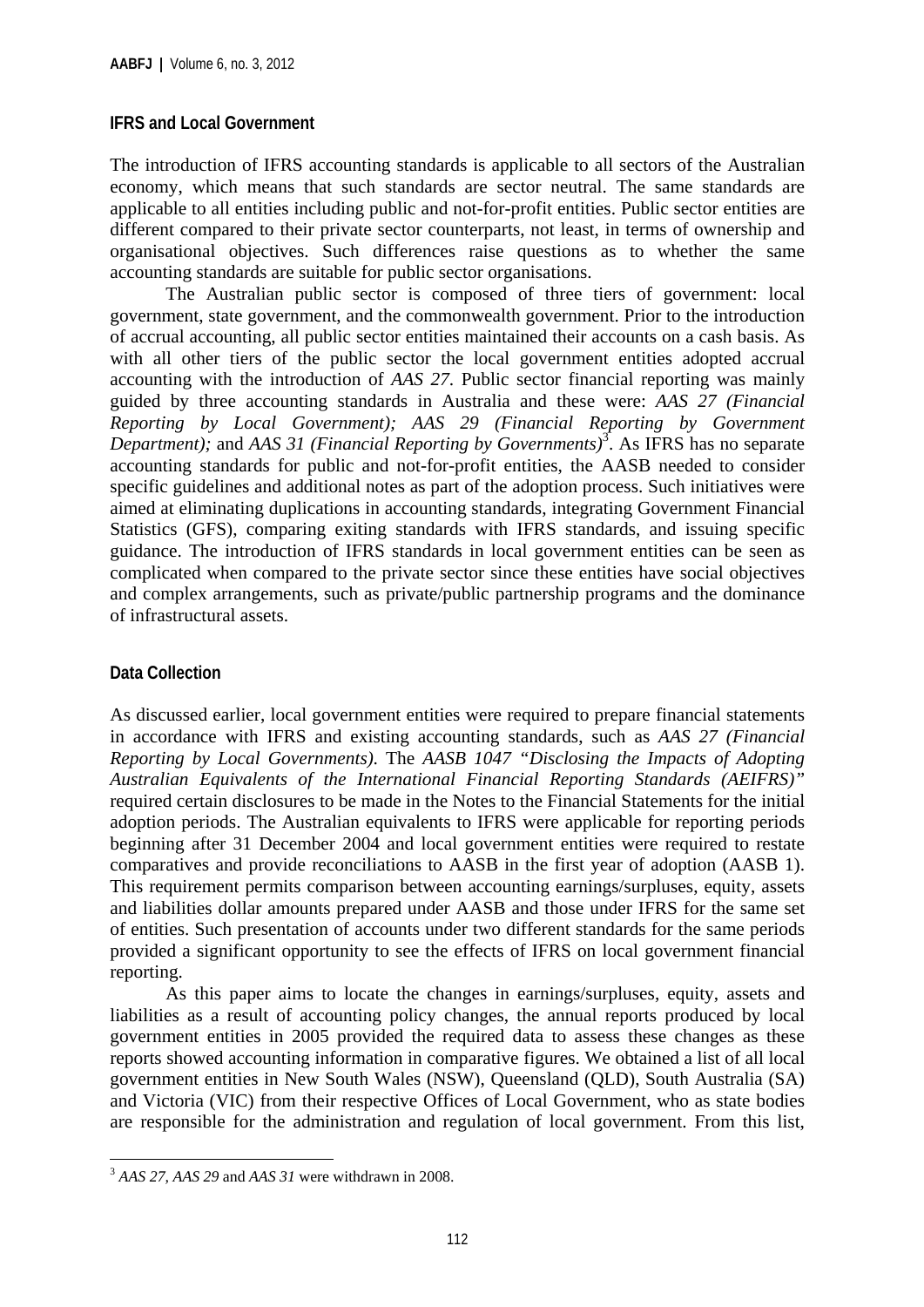only annual reports for the year ended 30 June 2005 containing reconciliation notes in accordance with AASB 1 were identified. Table 1 shows the data for 117 local councils comprising City, Shire and Regional councils. There are 39, 10, 20 and 48 councils from NSW, QLD, SA and VIC respectively. The City, Shire and District councils represent 52%, 43% and 5% respectively. The reconciliations from AASB to IFRS form the basis for this study.

|                      |     | Percentage | NSW       |    |     |    |
|----------------------|-----|------------|-----------|----|-----|----|
| <b>City Council</b>  | O J | 52%        | 18        |    | 1 ^ | 25 |
| <b>Shire Council</b> | 50  | 43%        | ے ہ<br>LJ |    |     | لک |
| District Council     |     | 5%         |           |    |     |    |
| Total                | 117 | 100%       | 39        | 10 | 20  | 48 |

**Table 1**  Description of Sample

#### **Empirical Results**

#### *Reconciliations of Surplus and Equity*

Table 2 (Panels A and B) shows the aggregated reconciliations for the last year surplus (loss) and for equity at the most recent balance date under AASB. For example, for a 31 December annual balance date council surplus (loss) is for the year to 31 December 2004 and equity, liabilities and assets as are 31 December 2004. We selected the most frequent reasons for differences and ranked from greatest to least changes in average surplus (loss) and equity. Some items were found to be income-increasing and others as income-decreasing. Using the AASB surplus (loss), the most common income-increasing items were: depreciation and amortisation, employee benefits, other revenue, borrowing cost, net gain/loss on PPE, and materials; and income-decreasing items were: written value of assets sold, other expenses, and share of net profit/losses of associates and joint ventures.

Using the AASB equity, the most common items that increased the equity were: accumulated surplus, retained surplus (loss), error correction prior year, and council interest. The most common items that reduced the equity were: recognition of previously unrecognised assets, reserves, and PPE/capital (Panel B). The table also shows that the highest positive mean change from AASB surplus (loss) to IFRS surplus (loss) in dollar terms is due to materials previously expensed followed by recognition of other revenue items. The highest negative average change is associated with written assets sold followed by other expenses. For equity, the highest positive change is due to the transfer of balance to retained surplus (loss), followed by interest capitalisation.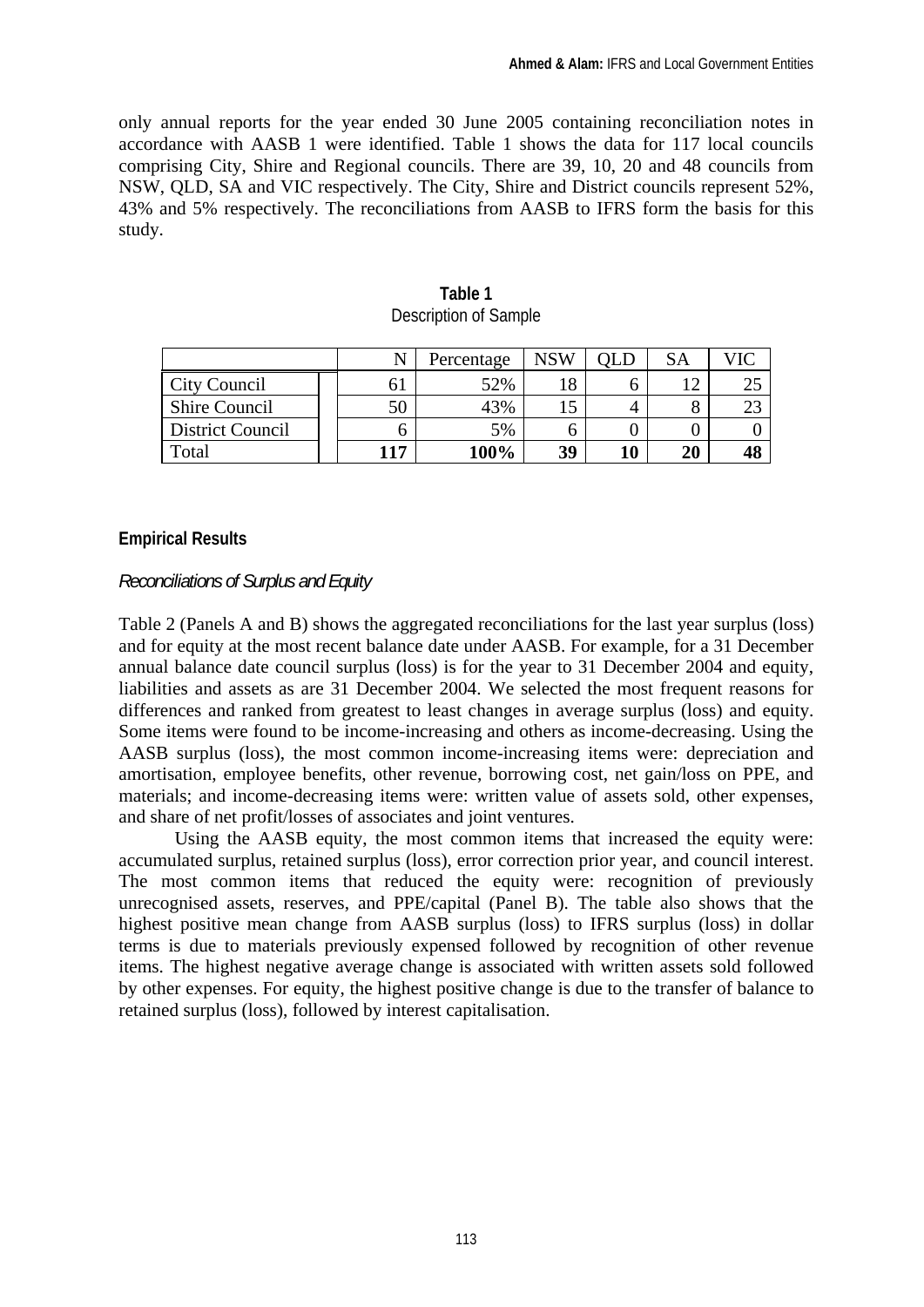| Table 2                                                       |
|---------------------------------------------------------------|
| Effect of Most Significant Items on Surplus (loss) and Equity |

|                                                             | <b>Mean</b>  | <b>Median</b> | <b>Std Dev</b> | $N = 117$ |
|-------------------------------------------------------------|--------------|---------------|----------------|-----------|
| Panel A: Surplus (loss)                                     |              |               |                |           |
| <b>AASB</b>                                                 | 36,561.32    | 4,454.56      | 204,516.4      |           |
|                                                             |              |               |                |           |
| Materials                                                   | 556.33       | 890.80        | 31,525.29      | 24        |
| Depreciation and amortisation                               | 1,231.21     | 2.22          | 9,199.32       | 64        |
| Net gain/loss on PPE                                        | 999.80       | 36.80         | 5,219.73       | 22        |
| Other revenue                                               | 697.35       | 4.71          | 2,330.09       | 35        |
| <b>Employee benefits</b>                                    | 449.85       | 12.20         | 3,124.11       | 36        |
| Borrowing cost                                              | 138.28       | 36.56         | 345.22         | 29        |
| Share of net profit/losses of associates and joint ventures | $-15.09$     | 33.53         | 295.89         | 10        |
| Other expenses                                              | $-211.51$    | 2.00          | 744.82         | 10        |
| Recognition of previously unrecognised assets               | 2,234.76     | 700.06        | 5,656.89       | 20        |
| Proceeds on disposals of assets                             | 24,981.70    | 597.01        | 14,519.70      | 36        |
| Written value of assets sold                                | $-31,405.90$ | 664.20        | 157,576.20     | 25        |
| <b>IFRS</b>                                                 | 33,748.71    | 3,241.00      | 201,765.30     |           |
| <b>Panel B: Equity</b>                                      |              |               |                |           |
| <b>AASB</b>                                                 | 1,973,419.0  | 412,592.90    | 12,153,621.00  |           |
|                                                             |              |               |                |           |
| Retained surplus (loss)                                     | 22,765.37    | 54.32         | 67,955.90      | 17        |
| Council interest                                            | 12,200.0     | $-5.04$       | 30,236.79      | 7         |
| Accumulated surplus                                         | 4,011.49     | 41.50         | 35,176.29      | 74        |
| Error correction prior year                                 | 3,257.37     | 60.25         | 14,497.18      | 15        |
| PPE/capital                                                 | $-1,844.20$  | 120.05        | 4,824.79       | 5         |
| Recognition of previously unrecognised assets               | $-1,0114.0$  | $-6.13$       | 54,883.31      | 27        |
| Reserves                                                    | $-14,232.90$ | $-1,187.35$   | 58,398.21      | 18        |
| <b>IFRS</b>                                                 | 1,989,462.0  | 427,626.88    | 12,321,798.26  |           |

Table 3 shows the overall effect of IFRS adoption on local government surplus (loss) and equity. The mean effect on surplus (loss) is negative amounting to \$1.89 million while the mean effect on equity is positive to the extent of \$6.6 million. Overall, the stakeholder wealth was better off following the adoption of IFRS in 2005. The mean changes in surplus (loss) and equity are divided by population and total rate income. The mean per capita loss is \$25 and \$0.042 per dollar of rate received by the councils during the year 2005. This loss has been more than compensated by the increase in equity to the extent of \$47 per capita and \$0.88 per dollar of rate revenue.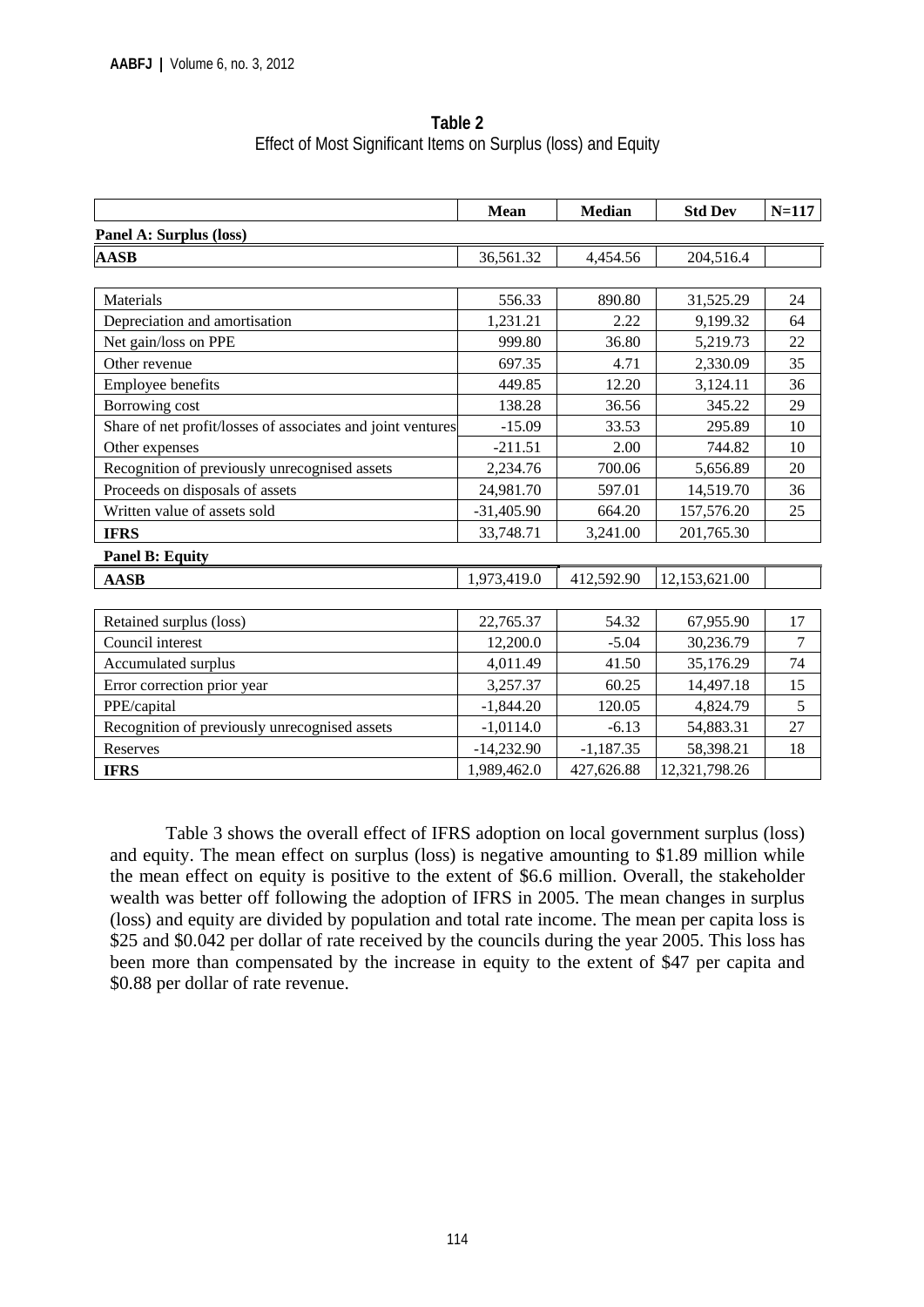|                                        | Mean         | <b>Median</b> | <b>Std Dev</b>  | $N = 117$ |  |
|----------------------------------------|--------------|---------------|-----------------|-----------|--|
| <b>Panel A: Assets</b>                 |              |               |                 |           |  |
| <b>AASB</b>                            | 1,894,675.87 | 419,073.05    | 12,503,366.03   |           |  |
|                                        |              |               |                 |           |  |
| Receivables                            | 18,976.56    | $-17.00$      | 74,646.10       | 16        |  |
| Investment property recognition        | 13,474.93    | 2,777.00      | 55,031.76       | 29        |  |
| Other items                            | 9,639.33     | 531.00        | 48,368.48       | 43        |  |
| PPE non-current                        | 6,486.56     | 523.00        | 46,023.42       | 43        |  |
| Other assets                           | 2,819.94     | 3,845.00      | 9,122.65        | 17        |  |
| Inventory                              | 2,479.43     | 5,245.50      | 10,122.68       | 14        |  |
| Investment property current            | 2,347.24     | 3,493.00      | 8,225.88        | 21        |  |
| Land valuation adjustments             | 1,401.31     | 676.00        | 10,375.70       | 13        |  |
| Employee entitlements                  | 1,330.17     | $-17.00$      | 3,365.05        | 6         |  |
| Non-current assets held for resale     | 748.36       | 527.00        | 9,840.62        | 14        |  |
| Intangible assets                      | $-230.57$    | 221.50        | 9,252.93        | 14        |  |
| Cash or cash equivalent                | $-679.34$    | 531.00        | 10,350.92       | 35        |  |
| Adjustments for infrastructural assets | $-859.46$    | $-80.00$      | 9,314.13        | 13        |  |
| Investment non-current                 | $-1,949.00$  | $-1,632.50$   | 14,300.64       | 6         |  |
| <b>IFRS</b>                            | 1,950,019.52 | 433,502.50    | 125, 15, 430.00 |           |  |
| <b>Panel B: Liabilities</b>            |              |               |                 |           |  |
| <b>AASB</b>                            | 41,412.37    | 20,922.01     | 122,530.2       |           |  |
|                                        |              |               |                 |           |  |
| Trade payables                         | 2,734.82     | 528.50        | 9,941.28        | 23        |  |
| Provisions short-term                  | 2,253.22     | 832.20        | 4548.37         | 31        |  |
| Others                                 | 649.83       | 82.5          | 1255.58         | 6         |  |
| Employee benefits                      | 56.38        | 6.23          | 1,777.30        | 39        |  |
| Provisions long-term                   | 26.778       | $-3.30$       | 8,827.87        | 67        |  |
| Payables short-term                    | 25.17        | 113.09        | 3,746.91        | 18        |  |
| Payables long-term                     | $-2,672.55$  | $-905.30$     | 6,843.60        | 20        |  |
| <b>IFRS</b>                            | 44,486.83    | 20,947.30     | 123,019.30      |           |  |

**Table 3**  Effect of Most Significant Items on Assets and Liabilities

#### *Reconciliation of Assets and Liabilities*

Table 4 (Panels A and B) shows the most frequent assets and liabilities items extracted from reconciliation statements prepared by the first-time local government adopters. The difference between the average total assets under IFRS and AASB is \$55.34 million. The most frequent items that increased assets are: other items; PPE non-current; investment property recognition; other assets; receivables; inventory; non-current asset held for resale; land valuation adjustments; and employee entitlements. The most frequent items that decreased assets are: cash or cash equivalent; intangible assets; adjustments for infrastructural assets; and investment non-current.

Panel B shows that the average liabilities under IFRS are higher than those under AASB and the difference is about \$3.07 million. The most frequently items that increased liabilities are: provisions long-term; employee benefits; provisions short-term; trade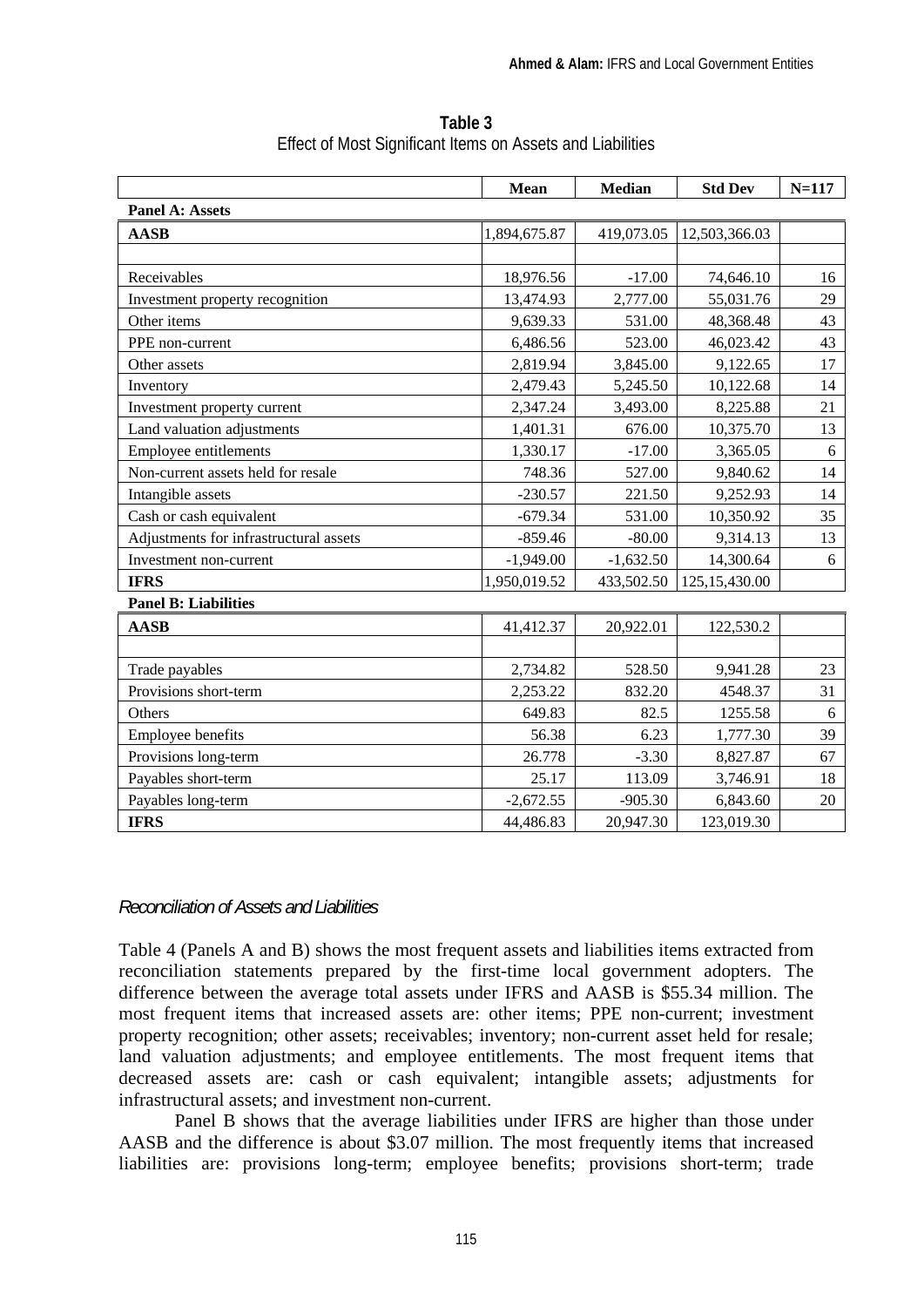payables; payables short-term; and other items. The only item that reduced liabilities is the reduction in long-term payables. We tested for the difference in the aggregate effect of the adoption of the IFRS on assets and liabilities and found that the difference in total liabilities prepared under AASB and IFRS is significant at the 5% level while the difference in total assets is not significant. These results suggest that the implementation of the IFRS caused some change in the capital structure of local bodies within local government bodies in Australia.

|                                      | Average<br>(\$'000) | <b>Median</b><br>$(\$'000)$ | <b>Standard</b><br><b>Deviation</b> |
|--------------------------------------|---------------------|-----------------------------|-------------------------------------|
| Change in Surplus (loss) (IFRS-AASB) | $-1.894.209$        | 0.000                       | 15,639.281                          |
| Change in Equity (IFRS-AASB)         | 6.572.564           | 0.000                       | 42,506.909                          |
| Population                           | 79,721.255          | 58,050.000                  | 104,070.660                         |
| Rates                                | 48,435.941          | 30,943.000                  | 99,849.906                          |
| Surplus (loss) effect                |                     |                             |                                     |
| Population                           | $-0.025$            | 0.000                       | 0.167                               |
| Rates                                | $-0.042$            | 0.000                       | 0.284                               |
| <b>Equity effect</b>                 |                     |                             |                                     |
| Population                           | 0.047               | 0.000                       | 0.303                               |
| Rates                                | 0.088               | 0.000                       | 0.403                               |

| Table 4                                                          |
|------------------------------------------------------------------|
| Effect of IFRS Surplus (loss) and Equity on Population and Rates |

#### *Size Effect*

Prior to the adoption of IFRS, several commentators argued that smaller firms would be disadvantaged. For example, the Australian Institute of Company Directors (AICD 2004, p.6) stated that smaller companies are at ". . . a greater disadvantage in moving to IFRS than larger companies", primarily due to resources constraints. The Institute of Chartered Accountants in Australia also supported some relief for small- and medium-sized entities in its submission to the Committee (ICAA 2005, p.2). Wayne Cameron, Technical Director of RSM Bird Cameron, claimed that generally small firms' balance sheets will be weakened by Australian IFRS except for intangibles (Andrews 2005). In contrast, the chairman of the AASB, David Boymal, was of the view that small firms would be surprised to see no significant effect on their financial position due to the adoption of IFRS (Andrews 2005). Because of the conflicting views, we examined whether or not small councils were worse off. Goodwin and Ahmed (2006), using data from 135 listed firms, found that more than half of small listed firms on the Australian Stock Exchange have no change in net income or equity from IFRS, and that there is an increase in the number of adjustments to net income and equity with firm size. Their study also finds that IFRS has increased net income for small- and medium-sized firms. Equity has increased (decreased) under IFRS for small (large) firms. Small firms experience higher surplus (loss) variability than medium-sized or large firms under IFRS.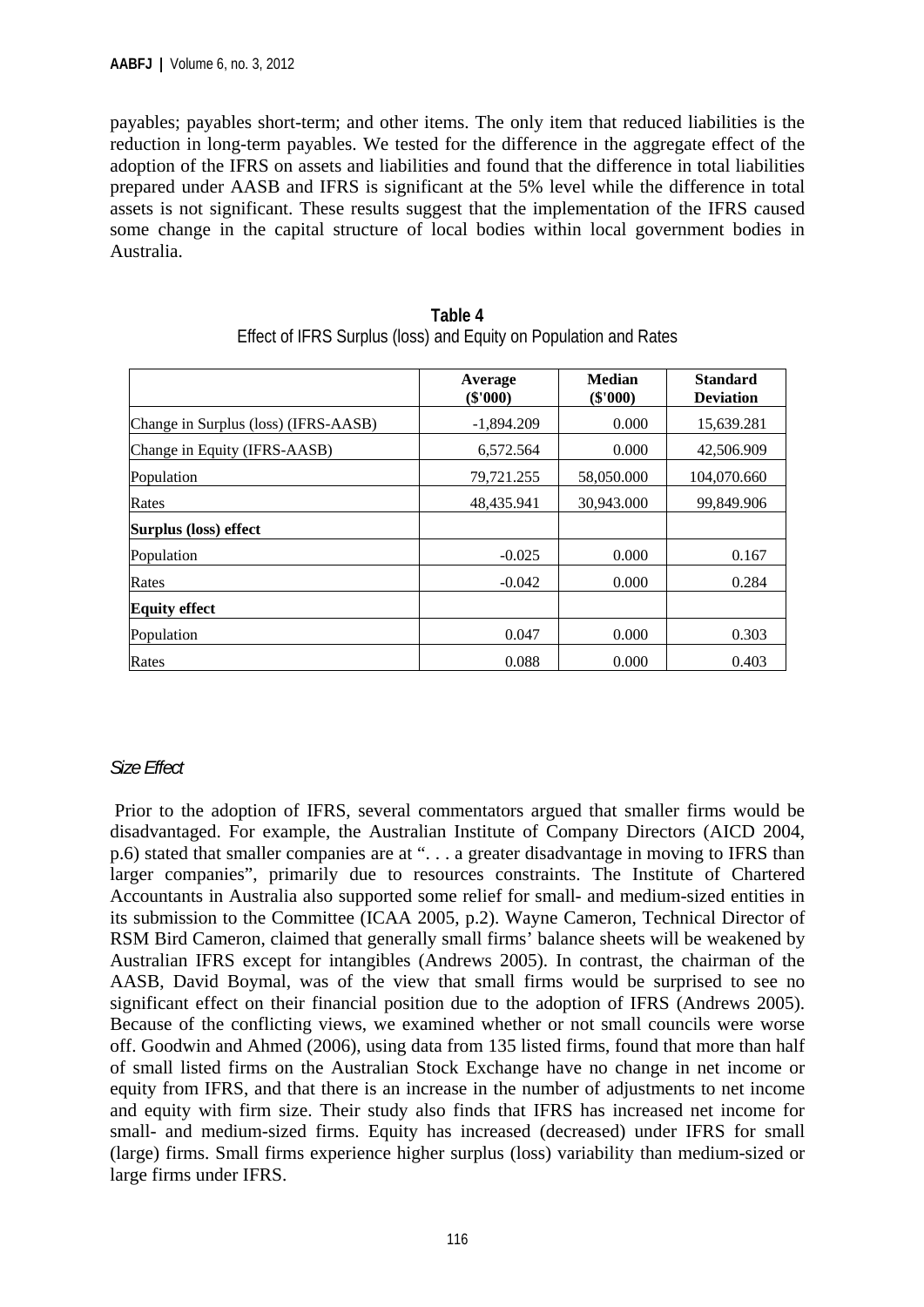|                                            | Average<br>$(\$'000)$   | <b>Median</b><br>$(\$'000)$ | <b>Standard</b><br><b>Deviation</b> |
|--------------------------------------------|-------------------------|-----------------------------|-------------------------------------|
| <b>Small Council</b>                       |                         |                             |                                     |
| Surplus (loss) effect                      | $-981.760$              | 0.000                       | 4,794.350                           |
| Equity effect                              | 574.311                 | 5.750                       | 3,595.445                           |
| <b>Medium Council</b>                      |                         |                             |                                     |
| Surplus (loss) effect                      | $-1,309.892$            | 0.000                       | 5,416.144                           |
| Equity effect                              | 5,013.795               | 0.000                       | 15,843.591                          |
| <b>Large Council</b>                       |                         |                             |                                     |
| Surplus (loss) effect                      | 126.000                 | 0.000                       | 2,681.795                           |
| Equity effect                              | 1,273.620               | 0.000                       | 5,703.295                           |
|                                            |                         |                             |                                     |
| Test of difference (ANOVA): Surplus (loss) | $F=1.125$ , Sig = 0.328 |                             |                                     |
| Test of difference (ANOVA): Equity         | $F=2.145$ , Sig = 0.122 |                             |                                     |

**Table 5**  Effect of IFRS Surplus (loss) and Equity on According to Size

As reported in Table 5, we divided the councils into three equal groups based on population. The table shows that while small and medium councils experienced loss in surplus (loss) amounting to \$981,760 and \$1,309.892, respectively, these losses have been offset by an increase of \$574,311 and \$5,013,795 in equity respectively. On average, large councils had a positive effect in surplus (loss) and equity. With respect to equity no major deviation has been noted, and ANOVA tests do not show any significant impact on both surplus (loss) and equity across the three groups of councils. With respect to assets and liabilities, we also undertake similar analysis and do not find any size effect.

#### **Summary and Conclusions**

The adoption of the IFRS in Australia has been a significant event in Australian financial reporting history and generated much debate about the implications of IFRS adoption with regard to material effect on Australian entities' financial performance and accounts quality. Changes to accounting standards in local government entities were expected to impose significant and major modifications to the way these entities reported their financial performance and position to their stakeholders. This study makes a significant contribution to our understanding of the effect of the adoption of IFRS for local government entities and examines the changes in accounting surplus (loss) and equity as a result of accounting policy changes from AASB to IFRS. Using the 2005 annual reports of 117 local government entities in Australia, evidence is provided of the effect of adoption of IFRS by such entities by identifying the key items reported in the reconciliation notes that caused differences between IFRS and AASB surplus (loss) and equity. The results show some differences between the two sets of accounts. Using the AASB surplus (loss), the most common incomeincreasing items are: depreciation and amortisation; employee benefits; other revenue; borrowing cost; net gain/loss on PPE; and materials. Income-decreasing items are: proceeds on disposals of assets; written value of assets sold; recognition of previously unrecognised assets; other expenses; and share of net profit/losses of associates and joint ventures.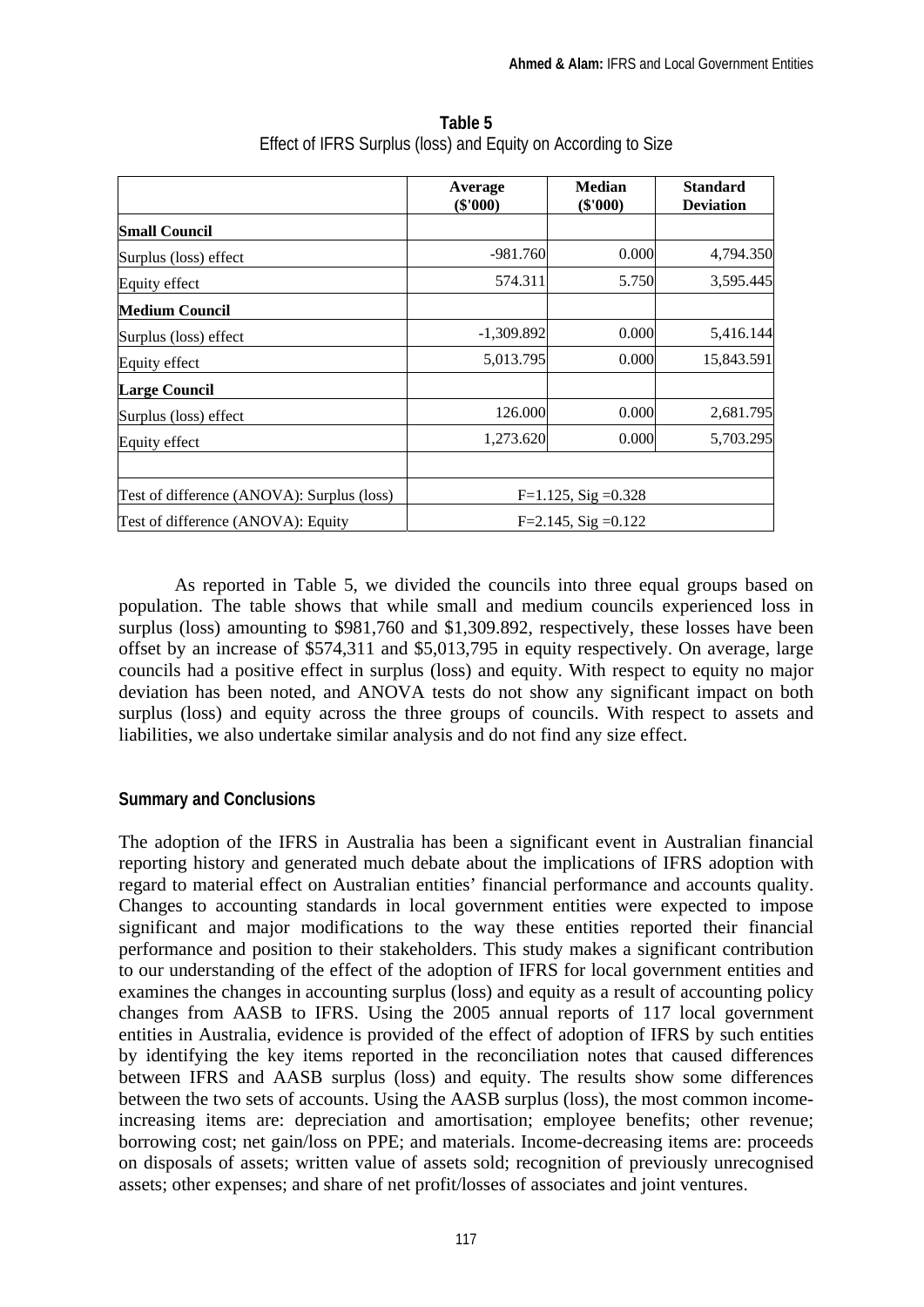Overall, while the surplus (loss) of local councils decreased, their equities show a significant increase, with no major significant changes in overall financial position. The results also show that while small and medium councils experienced a loss in surplus (loss), these losses have been offset by an increase in equity. On average, large councils had a positive effect in both surplus (loss) and equity. With regard to the effect on total assets and total liabilities, we find that total assets and total liabilities have increased by about \$55 million and \$3.07 million, and only the increase in total liabilities is significant at the 5% level. Our findings are consistent with other studies on the effect of IFRS adoption in private sectors entities in Australia.

The findings from this study contribute to our understanding of the effects of the implementation of the adoption of the IFRS on reported figures of surplus, equity, assets and liabilities using a large number of local government entities. The results also shed insight into the possible effect on reported numbers by local councils in countries such as Canada, Malaysia and the U.K. who are about to implement IFRS for local government entities.

Further studies need to be undertaken to investigate other areas of the IFRS adoption process. It may be useful to undertake one or two in-depth case studies to see the adoption process from a longitudinal perspective. Nevertheless, the contribution made by this study is highly significant; not least because it shows the effects on performance. It is also expected that other studies on IFRS adoption in local government entities in other countries will be undertaken and that this will provide significant opportunities for comparative understanding of different adoption strategies and their amplifications.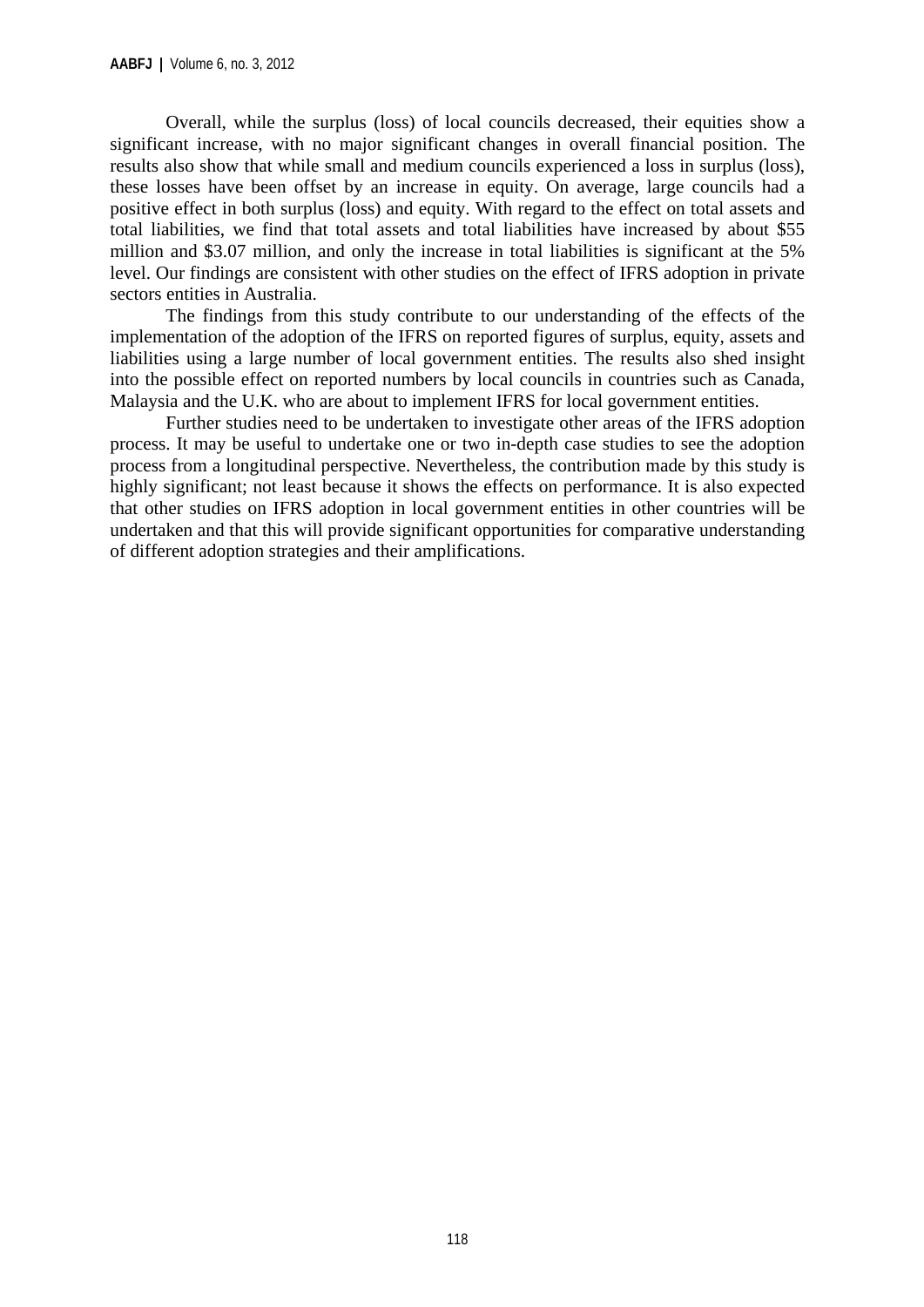#### **References**

- Australian Society of Certified Practising Accountants, Members' Handbook on Disk (2002), Australian Accounting Standard 27 (AAS 27): *Financial Reporting by Local Governments*, June 1996.
- Australian Society of Certified Practising Accountants, Members' Handbook on Disk (2002), Australian Accounting Standard 27 (AAS 29): *Financial Reporting by Government Department*, June 1996.
- Australian Society of Certified Practising Accountants, Members' Handbook on Disk (2002), Australian Accounting Standard 27 (AAS 31): *Financial Reporting by Governments*, June 1996.
- Andrews, B. 2005, 'Standards Deviation', *Business Review Weekly*, 17 February, p.86.
- Australian Accounting Standards Board (AASB), 2004,'First-time adoption of Australian equivalents to international financial reporting standards. AASB 1.' In: *CA Financial Reporting Handbook 2005,* Wiley, Queensland, pp.47-96.
- Australian Accounting Standards Board, *AASB 1047, Disclosing the Impacts of Adopting Australian Equivalents to International Financial Reporting Standards (AEIFRS)*, AASB April 2004.
- Australian Institute of Company Directors (AICD), 2004, "Transitional arrangements for smaller companies in relation to International Financial Reporting Standards", available at:http://www.companydirectors. com.au/Policy/Submissions/2005/ Inquiry +into+Australian+Accounting+Standards+%28Inquiry%29.htm.
- Becis, T., Ng, C. & Roca, E. 2006, 'The impact of the adoption of the Australian International Financial Reporting Standards on profits and equity of Australian companies', unpublished paper, Griffith University.
- Buffini, F. 2005, 'Companies explain accounting changes', *Australian Financial Review*, 19 May, p.6.
- Clarke, F. & Dean, G. 2005, 'Double standards: a different take on true and fair view', *Australian Financial Review*, 11 March, p.83.
- Deegan, C. 2005, *Australian Financial Accounting,* McGraw Hill, Sydney.
- Goodwin, J. & Ahmed, K. 2006, 'The Impact of International Financial Reporting Standards: Does Size Matter?, *Managerial Auditing Journal,* vol.21, no.5, pp.460- 475.
- Goodwin, J., Ahmed, K. & Heaney, R. 2008, 'The Effects of International Financial Reporting Standards on the Accounts and Accounting Quality of Australian Firms: A Retrospective Study', *Journal of Contemporary Accounting & Economics,* vol.4, no.2, pp.89-119.
- Hoque, Z. 2004. 'Rationality, accountability reform and accounting for land under roads: An Australian case', *Journal of Public Budgeting Accounting and Financial Management*, vol.16, no.1, pp.1-18.
- Institute of Chartered Accountants in Australia (ICAA) 2005, 'Submission to the Parliamentary Joint Committee on Corporations and Financial Services, The Institute of Chartered Accountants in Australia, available at: www.aph.gov. au/Senate/ committee/corporations\_ctte/aas/submissions/sublist.htm
- Pilcher, R. & Dean, G. 2009a, 'Consequences and Costs of Financial Reporting Compliance for Local Government', *European Accounting Review*, vol.18, no.4, pp.725-744**.**
- Pilcher, R. & Dean, G. 2009b, 'Implementing IFRS in local government: value adding or adding pain', *Qualitative Research in Accounting & Management*, vol.6, no.3, pp.180-196.